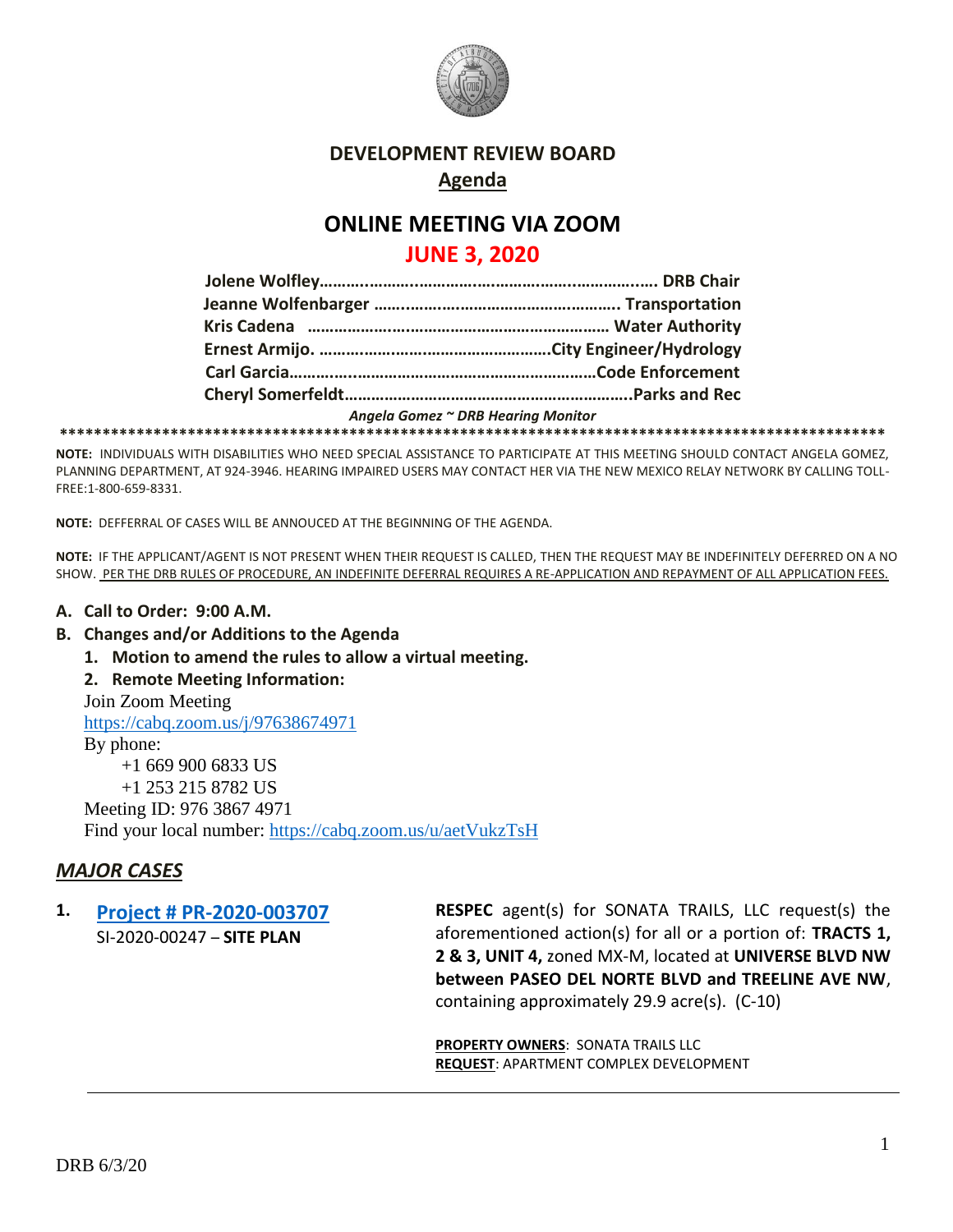**2. [Project #PR-2019-002277](http://data.cabq.gov/government/planning/DRB/PR-2019-002277/DRB%20Submittals/PR-2019-002277_Oct_9_2019/Application/03662-SITE%20PLAN.pdf) (1002962)** SI-2019-00246 **– SITE PLAN**

**RESPEC** agent(s) for **RAINBOW PASEO, LLC** request(s) the aforementioned action(s) for all or a portion of **TRACT A PLAT OF TRACTS A, B AND C CANTATA AT THE TRAILS UNIT 2 (BEING A REPLAT OF TRACT OS-4 THE TRAILS UNIT 2 & TRACT A TAOS AT THE TRAILS UNIT 2**)**,** zoned R-ML, located on **OAKRIDGE ST NW between OAKRIDGE ST NW and TREE LINE AVE NW**, containing approximately 3.26 acre(s). (C-9) *[Deferred from 8/15/19, 10/9/19, 12/4/19, 2/5/20, 3/4/20, 4/15/20]*

**PROPERTY OWNERS**: RV LOOP LLC **REQUEST**: **52 UNIT TOWNHOME DEVELOPMENT**

### *MINOR CASES*

| 3. | Project # PR-2020-003419<br>SD-2020-00088 - PRELIMINARY/FINAL<br><b>PLAT</b>              | $CSI$ – CARTESIAN SURVEYS, INC. agent(s) for DNC LTD.<br>request(s) the aforementioned action(s) for all or a portion<br>of: TRACTS A-A-1-A-1 & C-1-A-5A-1, zoned MX-M, located<br>at 7120 WYOMING BLVD NE between WYOMING BLVD NE<br>and BARSTOW ST NE, containing approximately 17.0717<br>$\arccos(5)$ . (D-19 & E-19)<br>PROPERTY OWNERS: D N C LTD PARTNERSHIP C/O SCOTT GARRETT<br>REQUEST: PRELIMINARY AND FINAL PLAT TO ADJUST LOT LINE AND<br><b>GRANT EASEMENTS</b>    |
|----|-------------------------------------------------------------------------------------------|----------------------------------------------------------------------------------------------------------------------------------------------------------------------------------------------------------------------------------------------------------------------------------------------------------------------------------------------------------------------------------------------------------------------------------------------------------------------------------|
| 4. | <b>Project # PR-2020-003335</b><br>SD-2020-00084 - VACATION OF PRIVATE<br><b>EASEMENT</b> | <b>COMMUNITY SCIENCES CORPORATION</b> agent(s) for<br>LUXURY DESIGN HOMES/LAWRENCE PERALTA request(s)<br>the aforementioned action(s) for all or a portion of: LOT $1$ ,<br>SUBDIVISION PLAT OF LOT 1-20 SILVEROAK SUBDIVISION<br>(BEING A RE-PLAT OF LOTS 13, 14, 19 AND 20 NORTH<br>ALBUQUERQUE ACRES TRACT A, UNIT B BLOCK 28) zoned<br>MX-L, located at 8835 OAKLAND AVE NE between SAN<br>PEDRO NE and LOUISIANA NE, containing approximately<br>$0.1358$ acre(s). $(C-18)$ |

**PROPERTY OWNERS**: DANNY SPURLOCK **REQUEST**: VACATE EXISTING PRIVATE DRAINAGE EASEMENT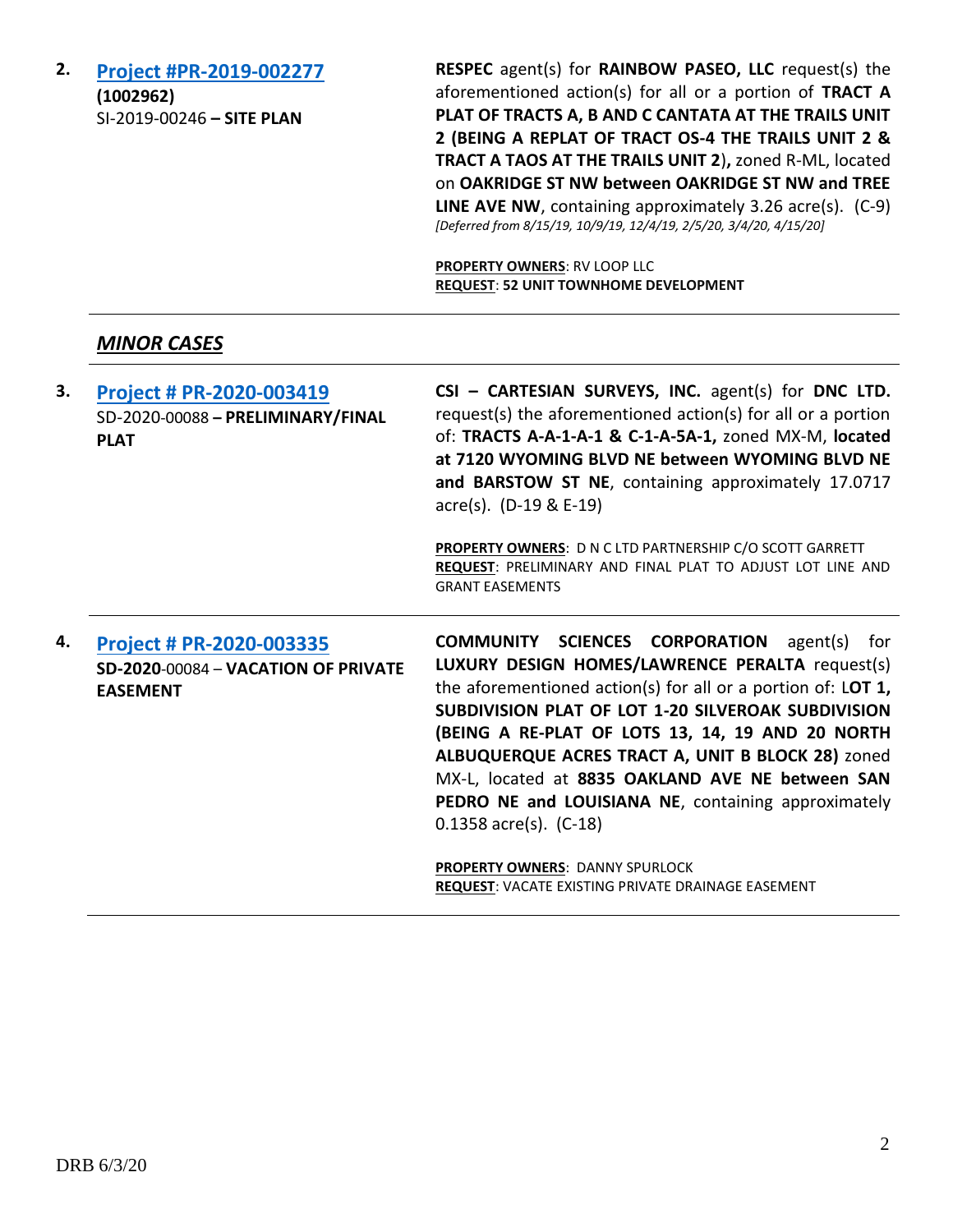| 5. | Project # PR-2020-003659<br>SD-2020-00089 - PRELIMINARY/FINAL<br><b>PLAT</b>                                                                                                        | CSI - CARTESIAN SURVEYS INC. agent(s) for PRESBYTERIAN<br><b>HEALTHCARE SERVICES</b> request(s) the aforementioned<br>action(s) for all or a portion of: LOTS 1 and 2, KASEMAN<br>MEDICAL PLAZA, Lots 1,2, and N'ly 1/2 of LOT 3, EAST END<br>ADDITION, zoned MX-M, located at 8324 CONSTITUTION<br>PL NE between WYOMING BLVD NE and KASEMAN CT NE,<br>containing approximately 1.4113 acre(s). (J-19)<br>PROPERTY OWNERS: PRESBYTERIAN HEALTHCARE SERVICES<br>REQUEST: INTERIOR LOT LINE ELIMINATION TO CREATE ONE LOT FROM<br><b>5 EXISTING LOTS</b> |
|----|-------------------------------------------------------------------------------------------------------------------------------------------------------------------------------------|---------------------------------------------------------------------------------------------------------------------------------------------------------------------------------------------------------------------------------------------------------------------------------------------------------------------------------------------------------------------------------------------------------------------------------------------------------------------------------------------------------------------------------------------------------|
| 6. | Project # PR-2020-003655<br>SD-2020-00092 - PRELIMINARY/FINAL<br><b>PLAT</b><br>VA-2020-00126 - VARIANCE                                                                            | <b>COMMUNITY SCIENCES CORPORATION agent(s) for FAIR</b><br>PLAZA ASSOCIATES LIMITED PARTNERSHIP request(s) the<br>aforementioned action(s) for all or a portion of: LOT 4A1<br>BLK A UNIT 1 INTERSTATE INDUSTRIAL SUBDIVISION,<br>zoned NR-LM, located at 6805 ACADEMY PARKWAY WEST<br>NE between ACADEMY PARKWAY NORTH NE and<br><b>ACADEMY PARKWAY SOUTH NE, containing approximately</b><br>1.9950 acre(s). (E-16 & 17)<br>PROPERTY OWNERS: FAIR PLAZA ASSOCIATES LIMITEDPARTNERSHIP<br><b>REQUEST: DIVIDE ONE EXITING LOT INTO TWO NEW LOTS</b>     |
| 7. | Project # PR-2018-001501<br>SD-2020-00077 - PRELIMINARY/FINAL<br><b>PLAT</b><br>VA-2019-00290 - WAIVER SIDEWALK<br>VA-2019-00289 - WAIVER STREET<br>(waivers deferred from 4/29/20) | <b>ISAACSON &amp; ARFMAN, INC agent(s) for MONTANO FAMILY</b><br><b>HOMES LLC</b> request(s) the aforementioned action(s) for all<br>or a portion of: TRACT 6-A-2, NORTH FOURTH ST<br>HOMESITES ADDN, zoned R-1C, located at 712 MONTANO<br>RD NW between 9TH ST NW AND HARWOOD LATERAL,<br>containing approximately 1.7 acre(s). (F-14)[Deferred from<br>$5/6/20$ ]<br><b>PROPERTY OWNERS: MONTANO FAMILY HOMES LLC, TIM NISLY</b><br>REQUEST: MINOR SUBDIVISION PRELIMINARY PLAT APPROVAL                                                             |
| 8. | <b>Project # PR-2019-003221</b><br>SD-2020-00078 - PRELIMINARY/FINAL<br><b>PLAT</b>                                                                                                 | CARTESIAN SURVEYS INC. agent(s) for CRAIG KEMPER<br>request(s) the aforementioned action(s) for all or a portion<br>of: LOTS 7 & 8, INTERSTATE INDUSTRIAL TRACT, zoned NR-<br>located<br>at 4015 HAWKINS ST. NE<br>between<br>LM,<br><b>WASHINGTON ST NE and JEFFERSON ST NE, containing</b><br>approximately 2.0314 acre(s). (D-17) [Deferred from 5/6/20]<br>PROPERTY OWNERS: K7J LTD. CO<br><b>REQUEST: LOT LINE ELIMINATION, GRANT EASEMENTS</b>                                                                                                    |